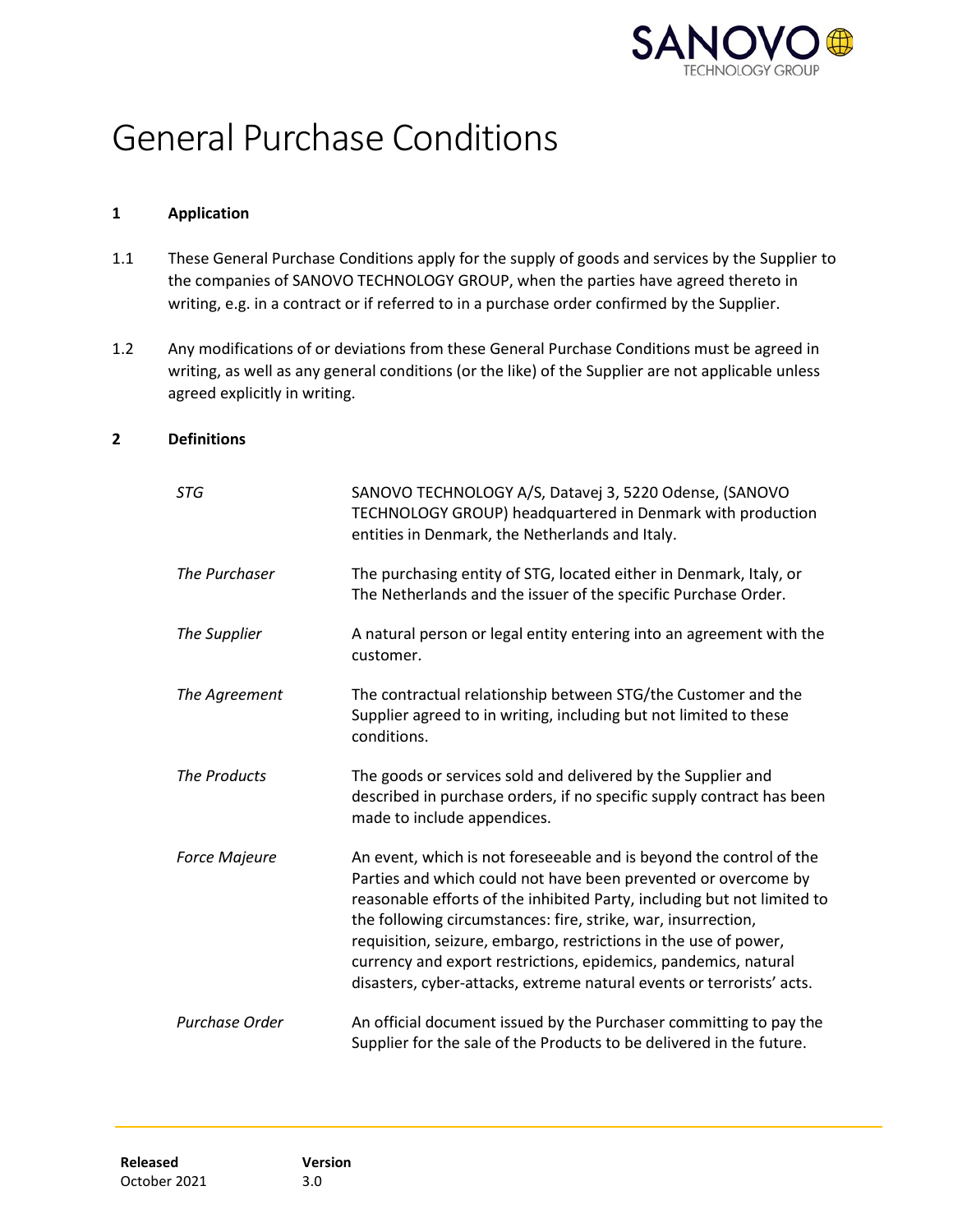

*Order Confirmation* A document that is sent from the Supplier to the Purchaser confirming that the order has been received and accepted in accordance with the Purchase Order.

### **3 Scope**

- 3.1 The Supplier shall sell and deliver the Products stipulated in the Purchase Order/Order Confirmation and the Purchaser shall buy the Products, all in accordance with the Agreement.
- 3.2 No exclusivity or similar rights of any kind are granted to the Supplier. The Purchaser is entitled to purchase goods from other vendors at its own discretion.

# **4 Quality of goods**

- 4.1 If the Purchaser has not specified the quality of the Products ordered, the Supplier shall deliver Products fit for the purposes of which Products of the same description would ordinarily be used; fit for any particular purpose expressly or impliedly made known to the Supplier at the time of purchase; and possess the qualities of Products which the Supplier has held out to the Purchaser as a sample or model.
- 4.2 The Product shall be labelled, packed, and shipped in accordance with the regulations in force in the EU or the country to which it is delivered and with the reasonable requirements to prevent damage during transport with due care to the attributes of the Product.
- 4.3 The Product shall comply with local regulations and standards of the markets in which they are sold and to which they are delivered.
- 4.4 The Supplier warrants that the delivery does not infringe third-party intellectual property rights.
- 4.5 The Product, in so far as applicable, must comply with the EU Machinery Directives and EMC directives and must be provided with CE marking. Products marked with a CE mark shall also include a manual in the language(s) of the country of delivery.

# **5 Quality of services**

- 5.1 The Supplier warrants that it has the experience, skills, and resources to perform the services in accordance with the Agreement.
- 5.2 The Supplier shall ensure there are at all times sufficient, competent, and properly trained staff, agents or sub-contractors employed or engaged in, and adequate resources made available for, the provision and performance of the services.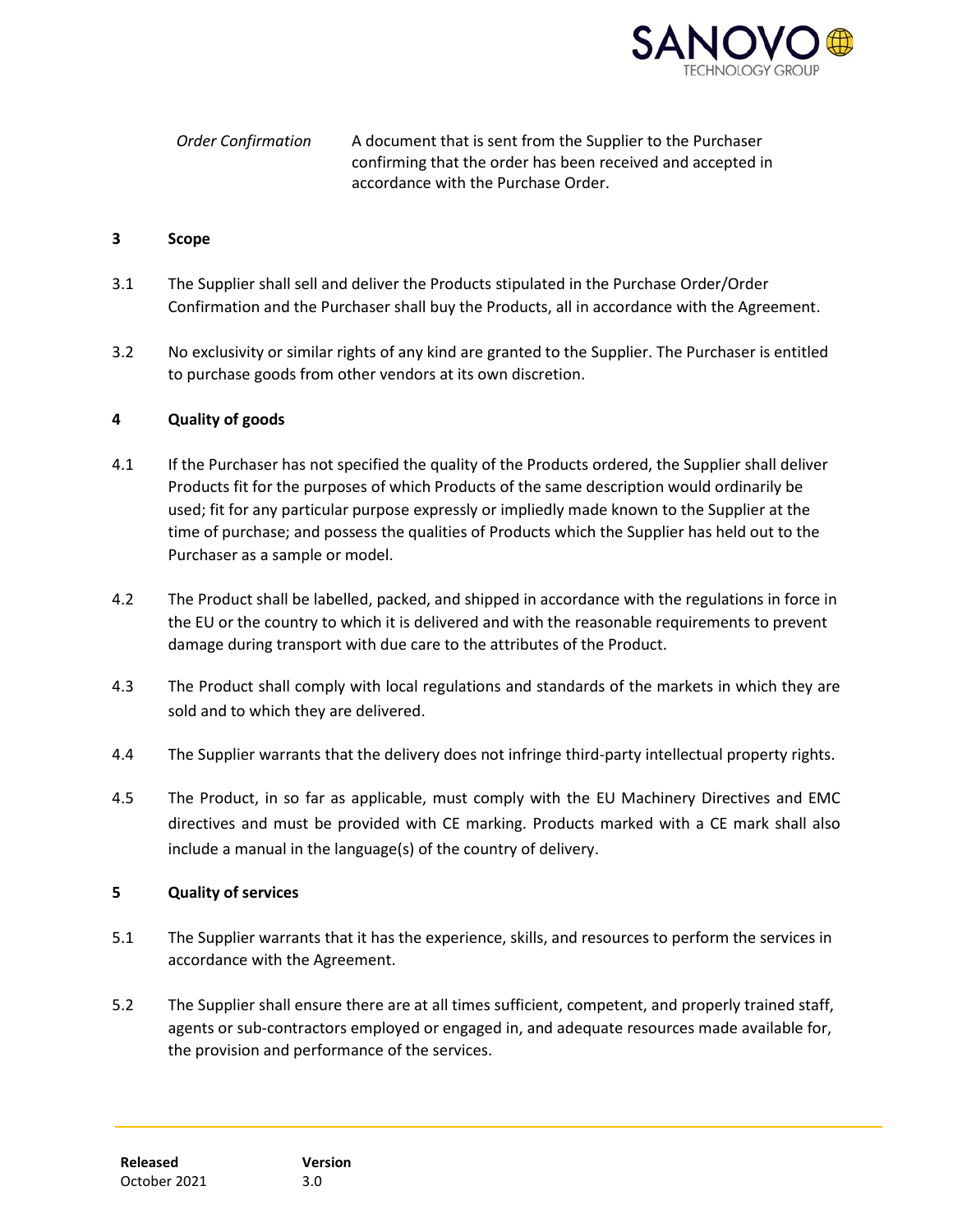

5.3 The Supplier warrants that the performance of the services will not infringe the rights of any third party.

### **6 Prices**

- 6.1 Prices specified in the Purchase Order are fixed. Adjustments can only be made with prior written agreement between the Supplier and the Purchaser.
- 6.2 Any handling fee, transportation costs, etc., which is not expressly included in the Purchase Order, will not be accepted.

#### **7 Payment Terms**

- 7.1 The payment terms are 60 days calculated from the actual delivery date, but not earlier than the agreed delivery date.
- 7.2 Payment for disputed invoice(s) may be withheld by the Purchaser until the dispute is settled, however, the Supplier is not in any case entitled to suspend performance of its obligations, where the Purchaser reasonably disputes an invoice or a claim.
- 7.3 Due payment(s) to the Supplier may be set off in any amount the Supplier owes the Purchaser.

### **8 Transfer of title**

8.1 The transfer of title takes place upon delivery without prejudice to the Purchaser's right to reject the Products.

# **9 Purchaser's right to cancellation of standard products**

- 9.1 The Purchaser may cancel any Purchase Order or Order Confirmation in whole or in part up until two weeks before the agreed delivery time. Any payment made before the cancellation in relation to the cancelled part of the order shall be refunded for the full amount.
- 9.2 Clause 9.1 does not apply to the purchase of Products (goods or services) that are customized by the Supplier to the Purchasers needs.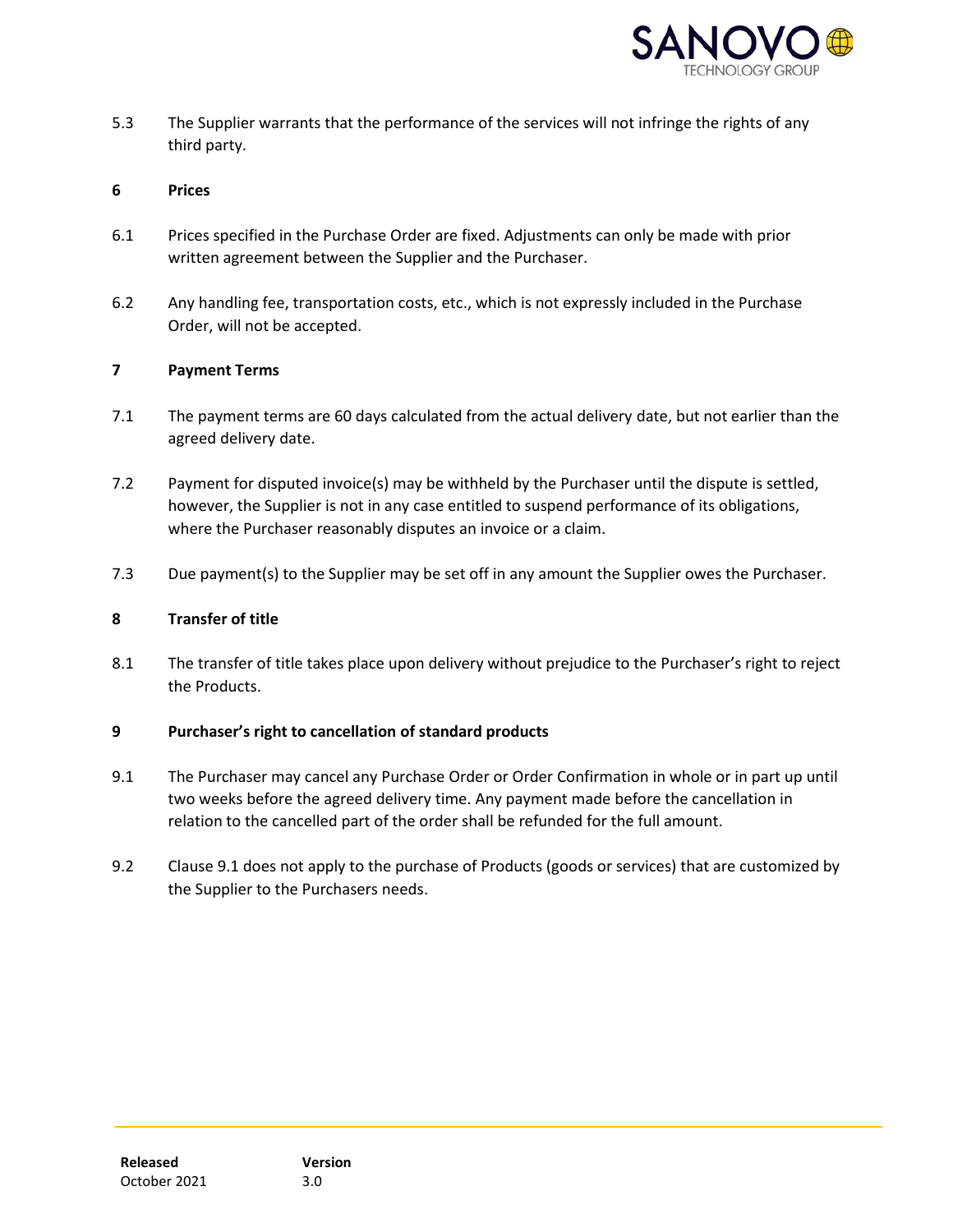

### **10 Delivery**

- 10.1 Delivery shall be DDP (Delivered Duty Paid, INCOTERMS 2020) at the place and time stated in the Purchase Order, Order Confirmation or otherwise agreed in writing.
- 10.2 The Purchaser has the right to postpone delivery. In case of postponement, the Supplier must ensure proper packaging, separate and identifiable storage, preservation, safeguarding and insurance of the Products. Any fair and reasonable expenses incurred by the Supplier for this purpose shall be compensated by the Purchaser, following prior written approval by the Purchaser.
- 10.3 Partial delivery and/or advance delivery is only permitted when approved by the Purchaser.
- 10.4 Time is of the essence with respect to all deliveries under the Agreement.

# **11 Delay**

- 11.1 If it becomes apparent to the Supplier that the Supplier cannot deliver on time, the Supplier shall immediately notify the Purchaser in writing including the circumstances of the delay, actions taken to minimize the effects of the delay and the new expected delivery time.
- 11.2 If the Supplier fails to deliver the Product on time, the Purchaser may by notice in writing to the Supplier fix an extended final reasonable delivery time. If such extended delivery time has been set, but does not take place, the Purchaser may immediately terminate the purchase by notice to the Supplier.
- 11.3 If the Purchaser chooses to maintain the purchase, cf. Clause 11.2, the Supplier is obliged to pay liquidated damages to the Purchaser of 5 % (five percent) of the total order price as invoiced for each commenced week of exceeding the originally agreed delivery time for a maximum of 4 (four) weeks. The Purchaser is always entitled to terminate the purchase if delivery has not been made within 4 (four) weeks after the originally agreed delivery time.
- 11.4 If the Purchaser terminates the purchase pursuant to Clause 11.2 or 11.3, the Purchaser is entitled to compensation from the Supplier for the increased costs he may incur in procuring a substitute product from another source provided that the Purchaser proceeds in a reasonable manner. If the procurement of a substitute succeeds, the Purchaser is hereby excluded from any other claim for compensation in respect of the Supplier's failure to deliver in time.
- 11.5 In any case, the Customer is entitled to damages for any loss in excess of the liquidated damages that the Customer may render probable to have suffered due to the Supplier's delay.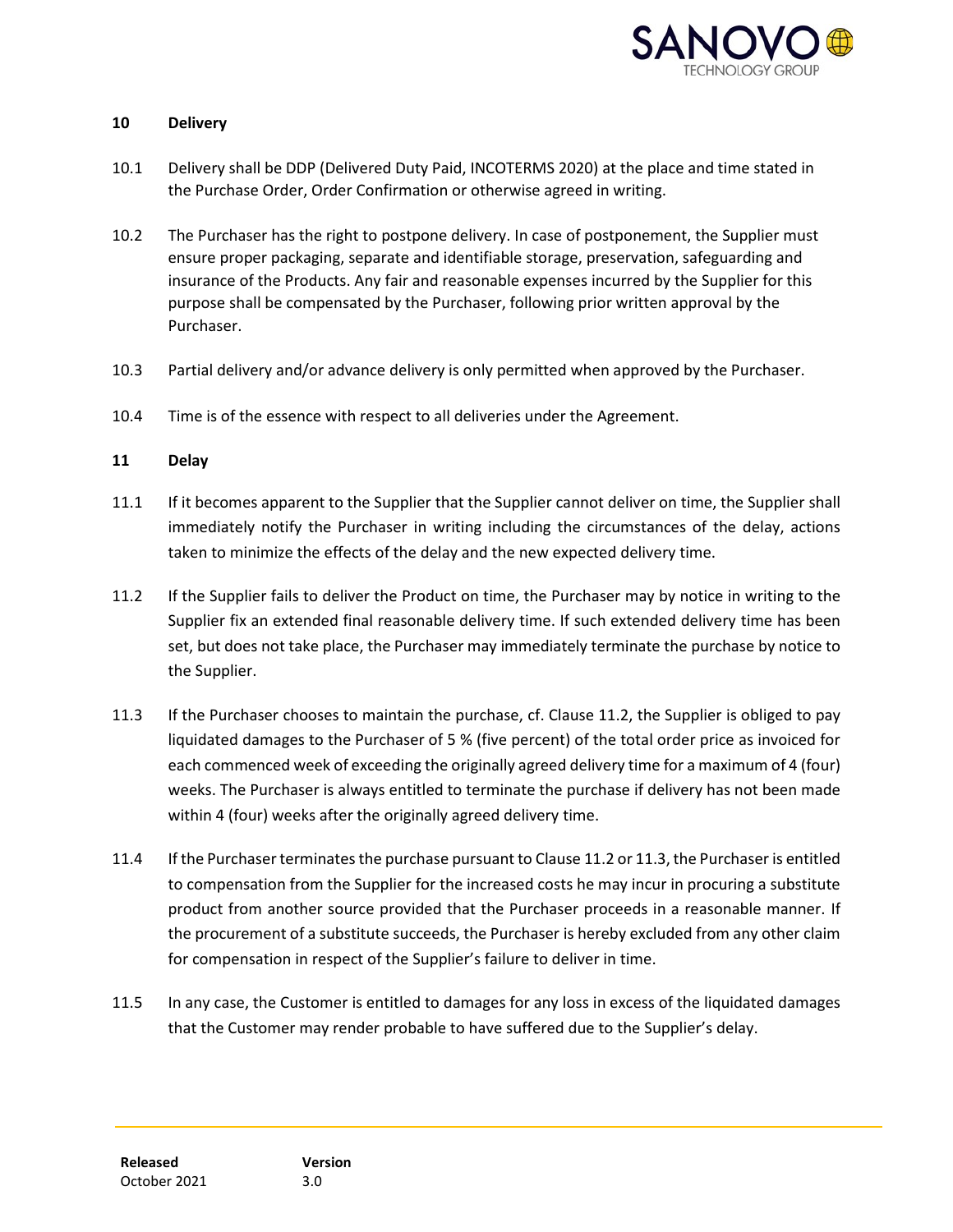

### **12 Inspection**

- 12.1 The Purchaser is entitled to inspect (or to have a representative inspect) the Products during production, processing, storage and / or the following delivery. This also applies to Products delivered by any sub-contractors.
- 12.2 The inspection will be arranged between the Parties after notification by the Purchaser about the inspection in timely manner.
- 12.3 An inspection, whether carried out by the Purchaser or a representative of the Purchaser, does not prejudice the Purchaser's claims against the Supplier if the Supplier fails to meet his obligations.

# **13 Defects and non-conformity**

- 13.1 The Supplier's liability for non-conformities and defects is limited to two years after the date of delivery of the Product. The Purchaser shall, after the appearance of any non-conformity or defect, without undue delay notify the Supplier.
- 13.2 If a material non-conformity or defect is discovered before shipment to the Purchaser's customer, the Purchaser may either:
	- terminate the purchase,
	- have the defect or non-conformity remedied by the Supplier,
	- get a replacement Product from the supplier or
	- get a refund for a proportional reduction of the purchase price.
- 13.3 The Purchaser is entitled to terminate the purchase if the non-conformity or defect has not been remedied within 4 weeks after the Purchaser's notice. This also applies regardless of the significance of the defect or non-conformity (material or non-material).
- 13.4 If the defect or non-conformity is not discovered until after shipment to the Purchaser's customer, the Purchaser may arrange for a replacement or repair by a third party at the expense and risk of the Supplier. The Purchaser is obliged to use its best efforts to mitigate the expenses and is only entitled to claim a refund of reasonable and documented expenses.
- 13.5 Without prejudice to the choice of remedies for breach of contract stipulated in Clause 13.2- 13.4, the Purchaser is entitled to damages for any loss the Purchaser may render probable to have suffered due to the Supplier's breach of contract.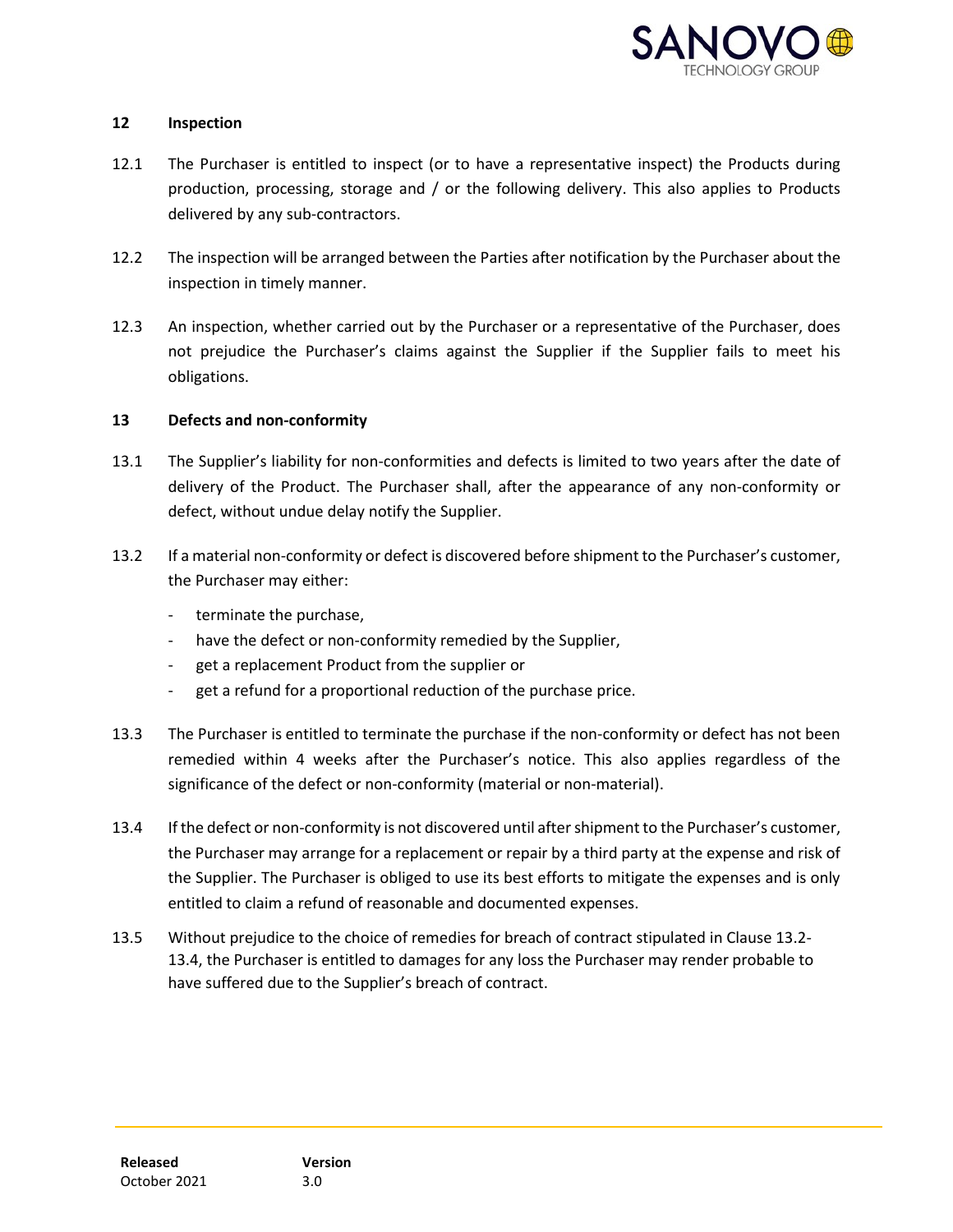

# **14 Product liability**

- 14.1 The Supplier shall indemnify Purchaser and hold Purchaser harmless from and against all product liability to third parties for personal injury, property damage and other losses caused by any negligent acts and/or defects in the Products delivered by the Supplier, including any costs for legal proceedings.
- 14.2 Neither Party shall be liable towards the other Party for loss of production, loss of profit or any other consequential economic loss unless in matters where the Party is guilty of gross negligence.
- 14.3 The Parties are obliged to appear before any court or arbitrational tribunal to which actions for damages has been filed by a third party.
- 14.4 The Parties are obliged to take out product liability insurance with a coverage corresponding to the risk related to their obligations. The Parties may at any time demand to see the insurance policy and receipt for the latest payment of premium. If a Party does not comply with the request within two weeks, the requesting Party is entitled to terminate the Agreement in writing with immediate effect.

#### **15 Force Majeure**

- 15.1 In the event of Force Majeure, the parties are released from their respective obligations for as long as the Force Majeure persists, unless it can be shown that the Party ought to have been able to predict such event at the time of entering into the Agreement.
- 15.2 The party claiming to be influenced by Force Majeure shall notify the other party without delay on the intervention and on the cessation of such circumstance. If a party fails to give such notice, the other party shall be entitled to compensation for any additional costs which he incurs and which he could have avoided had he received such notice.
- 15.3 Both Parties are entitled to terminate the Agreement if the Agreement has not been fulfilled for a period of more than two months due to Force Majeure.

# **16 Compliance**

- 16.1 If a Product includes American technology, which is subject to US Export Administration Regulations, i.e. export regulations of the EU or an EU Member-State, then the Supplier shall be obliged to inform the Purchaser in accordance with the corresponding rules. The Supplier shall pay any costs incurred by the Purchaser arising from the Supplier's failure to comply with the provisions of this article.
- 16.2 The Supplier warrants that any Products that are dual-use items; goods, software and/or technology that can be used for both civilian and military applications, will be declared in writing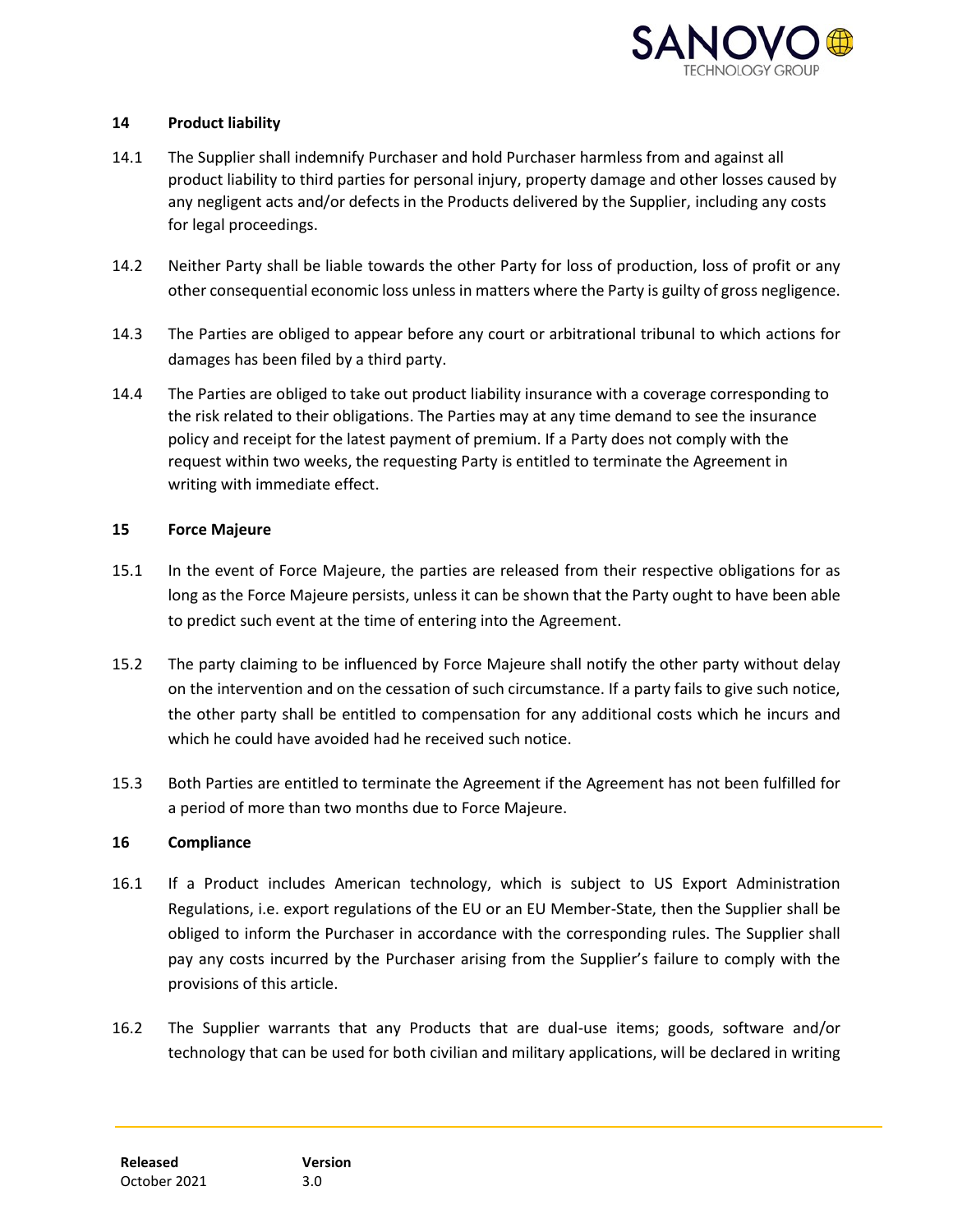

no later than before concluding a sale of such item. If a dual-use item is not declared, the Supplier shall hold the Purchaser harmless notwithstanding Clause 14.2.

- 16.3 The Supplier must comply with STG's *Code of Conduct* as amended from time to time, available at [www.sanovogroup.com.](http://www.sanovogroup.com/)
- 16.4 If stipulated in a contract, Purchase Order or otherwise in writing by STG or the Purchaser, the Supplier must comply with STG's *Guidelines for Suppliers of Mechanical Parts* as amended from time to time, available at [www.sanovogroup.com.](http://www.sanovogroup.com/)
- 16.5 If stipulated in a contract, Purchase Order or otherwise in writing by STG or the Purchaser, the Supplier must comply with STG's *Supplier Requirements Food Contact Materials* as amended from time to time, available at [www.sanovogroup.com.](http://www.sanovogroup.com/)

# **17 Termination**

- 17.1 STG and the Purchaser are entitled, without notice of default or judicial intervention being required, to cancel the Agreement in full or in part in the case of:
	- a) the Supplier's insolvency, including but not limited to initiation of liquidation proceedings, bankruptcy proceedings, reconstruction, proceedings etc.,
	- b) the Supplier's bankruptcy,
	- c) any circumstances arise, which may give STG or the Purchaser reasonable doubt as to the Supplier's continuity regarding his obligations towards STG and / or the Purchaser. Should this situation arise, then pursuant to the provisions, the Supplier shall by liable for full damage compensation, or
	- d) the Supplier is taken over by a (market) party with which STG or the Purchaser does not wish to associate.
- 17.2 In case of Termination of the Agreement or a part thereof, neither STG nor the Purchaser shall be held liable for any compensation of the Supplier.

# **18 Choice of law and jurisdiction**

- 18.1 Any dispute arising out of or in connection with the Agreement, including any disputes regarding the existence, validity, or termination thereof, shall be settled by arbitration in the country where the Purchaser is domiciled, and the substantive law of the same country shall govern the Agreement.
- 18.2 If the Purchaser is domiciled in the Netherlands, the seat of arbitration shall be Amsterdam, the language shall be in English and the arbitration shall be finally settled in accordance with the Arbitration Rules of the Netherlands Arbitration Institute. The number of arbitrators shall be three.